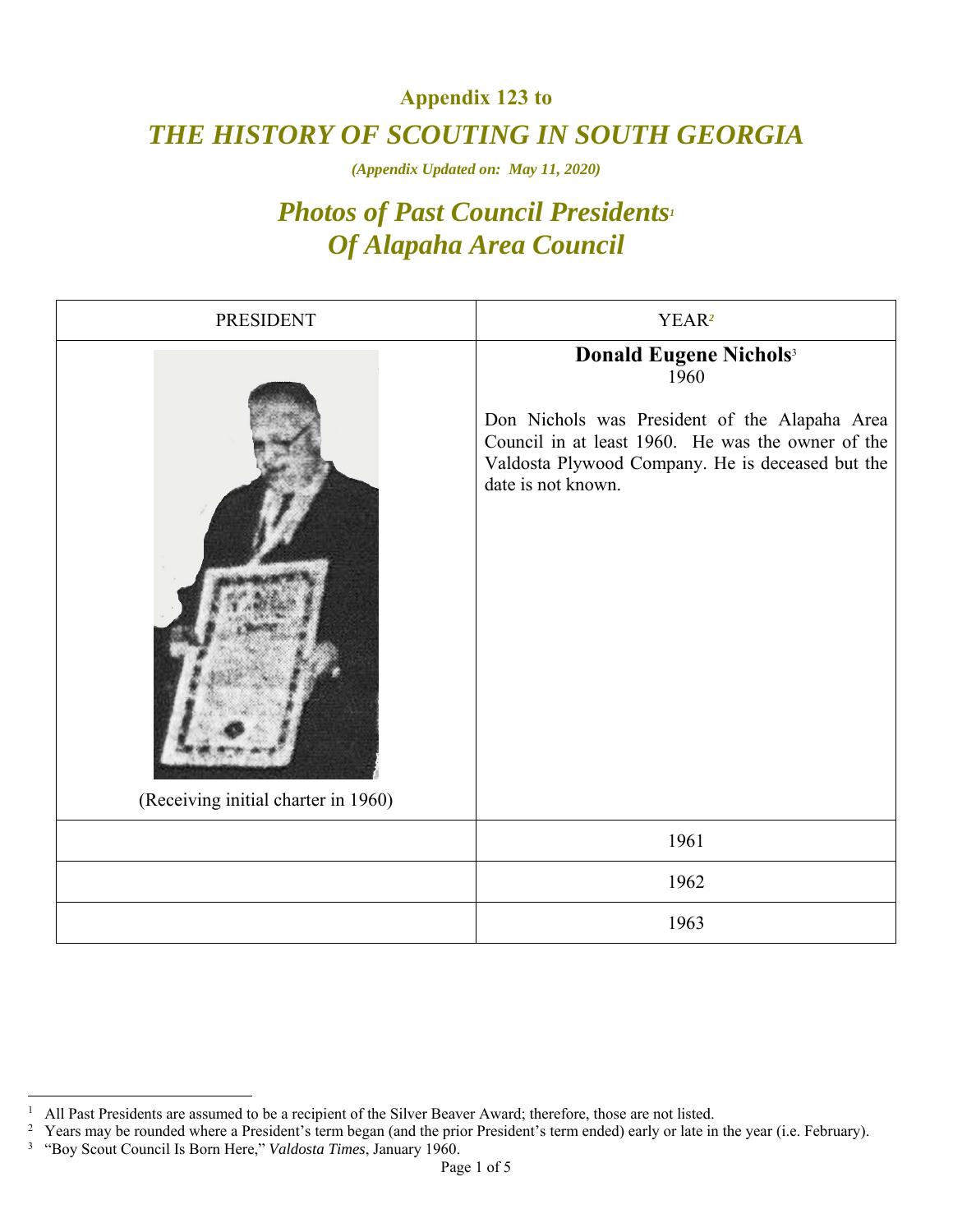| Vincent Miles <sup>4</sup> | <b>Vincent Morgan Miles, Jr.</b><br>1964 - 1965<br>Vincent Miles was the president of the Alapaha Area<br>Council for 1964 and 1965. He was a Colonel in the<br>U. S. Air Force and Commander of the Moody Base<br>in Valdosta. He died in 1984 in Arkansas and is<br>buried at the Fort Smith National Cemetery,<br>Arkansas. |
|----------------------------|--------------------------------------------------------------------------------------------------------------------------------------------------------------------------------------------------------------------------------------------------------------------------------------------------------------------------------|
|                            | I. H. Boyette, Sr. <sup>5</sup><br>$1966 - 1967$                                                                                                                                                                                                                                                                               |
| (No Photo Available)       | I. H. Boyette (Isaac Harmon) was the President of<br>Alapaha Area Council in 1966 and 1967. He was a<br>Director of First State Bank. He died in 2002 in<br>Valdosta.                                                                                                                                                          |
| (No Photo Available)       | <b>Joe Stevens</b> <sup>6</sup><br>1968                                                                                                                                                                                                                                                                                        |
|                            | 1969                                                                                                                                                                                                                                                                                                                           |
|                            | 1970                                                                                                                                                                                                                                                                                                                           |
|                            | 1971                                                                                                                                                                                                                                                                                                                           |
|                            | 1972                                                                                                                                                                                                                                                                                                                           |
|                            | 1973                                                                                                                                                                                                                                                                                                                           |
|                            | 1974                                                                                                                                                                                                                                                                                                                           |
|                            | 1975                                                                                                                                                                                                                                                                                                                           |
|                            | 1976                                                                                                                                                                                                                                                                                                                           |
|                            | 1977                                                                                                                                                                                                                                                                                                                           |
|                            | 1978                                                                                                                                                                                                                                                                                                                           |

<sup>&</sup>lt;sup>4</sup> "The History of Camp Patten," Hoffman.<br>
<sup>5</sup> "Donald Lee On Scout Council:, *The Clinch County News*, December 15, 1967.<br>
<sup>6</sup> "The History of Camp Patten," Hoffman.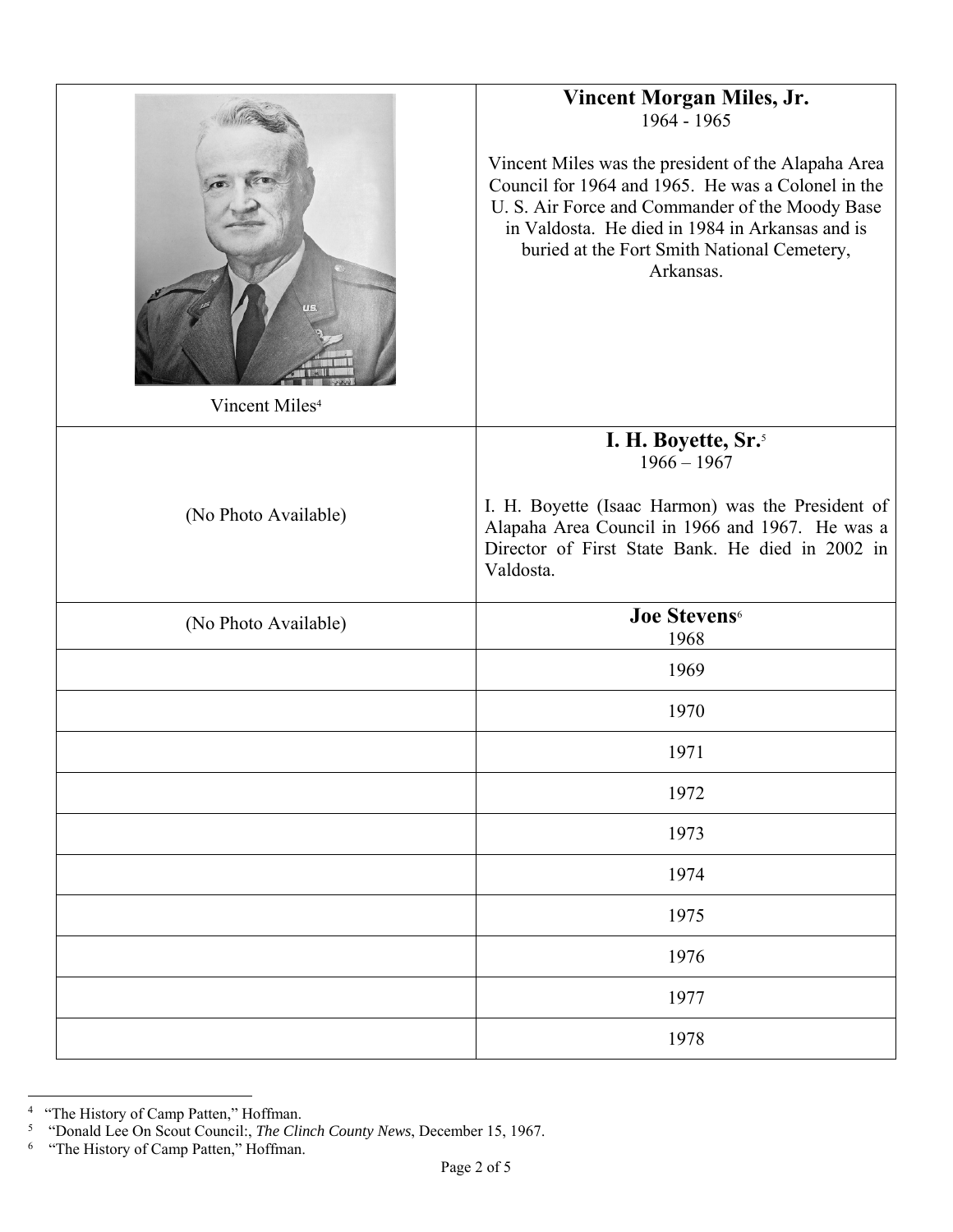| 1979                                                                                                                                                                                                                                 |
|--------------------------------------------------------------------------------------------------------------------------------------------------------------------------------------------------------------------------------------|
| 1980                                                                                                                                                                                                                                 |
| 1981                                                                                                                                                                                                                                 |
| 1982                                                                                                                                                                                                                                 |
| 1983                                                                                                                                                                                                                                 |
| 1984                                                                                                                                                                                                                                 |
| 1985                                                                                                                                                                                                                                 |
| 1986                                                                                                                                                                                                                                 |
| <b>Gerald (Jerry) Wilcox Pryor</b><br>1987 - 1988<br>Jerry Pryor of Fitzerald was the President of the<br>Alapaha Area Council for 1987 and 1988. He was the<br>longtime editor and publisher of The Herald-Leader in<br>Fitzgerald. |
| 1989                                                                                                                                                                                                                                 |
| 1990                                                                                                                                                                                                                                 |
| 1991                                                                                                                                                                                                                                 |
| 1992                                                                                                                                                                                                                                 |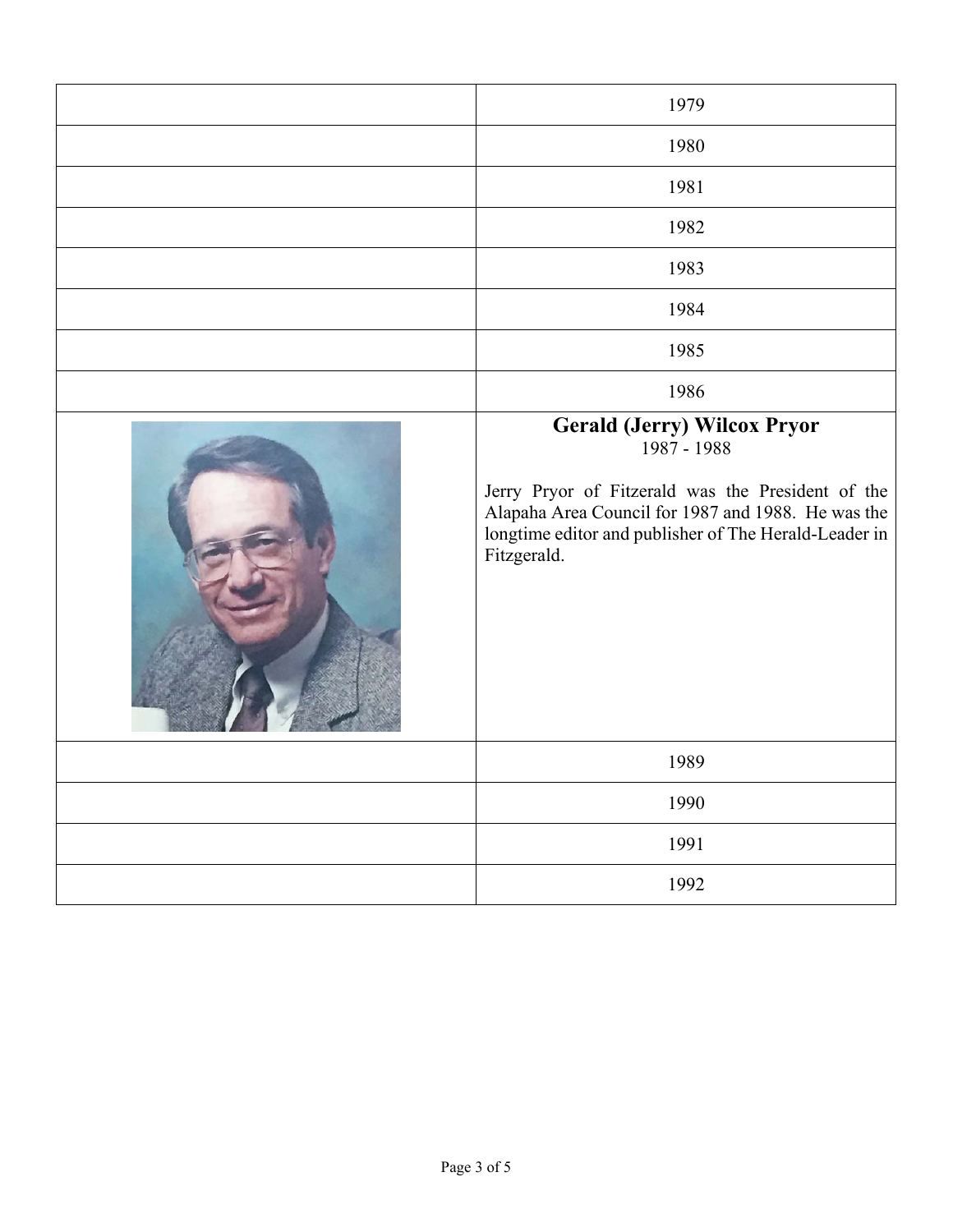|                      | Jerry Jennett <sup>7</sup><br>$1993 - 1996$<br>Jerry Jennett was President of Alapaha Area Council<br>from 1993 to 1996. He was one of the owners of<br>Georgia Gulf Sulfur Corporation                                                                                                                                              |
|----------------------|--------------------------------------------------------------------------------------------------------------------------------------------------------------------------------------------------------------------------------------------------------------------------------------------------------------------------------------|
|                      | 1997                                                                                                                                                                                                                                                                                                                                 |
| (No Photo Available) | <b>Ken Ricket</b><br>1998 - 1999                                                                                                                                                                                                                                                                                                     |
| (No Photo Available) | <b>Bill Peeples</b><br>$2000 - 2001$                                                                                                                                                                                                                                                                                                 |
| (No Photo Available) | <b>Johnny Dukes</b><br>$2002 - 2003$                                                                                                                                                                                                                                                                                                 |
|                      | Johnny was President of the Alapaha Area Council in<br>2002 and 2003. He is a CPA with Brandon, Rackley<br>& Dukes in Valdosta.                                                                                                                                                                                                      |
|                      | <b>Robert Avon (Bob) Ator</b><br>$2004 - 2005$<br>Bob was President of Alapaha Area Council in 2004<br>and 2005. He was an Eagle Scout from Washington,<br>D.C. Bob was a retired Colonel in the USAF. His<br>second career was Executive Director and Manager of<br>the Valdosta Regional Airport. Bob died in 2017 in<br>Valdosta. |
|                      |                                                                                                                                                                                                                                                                                                                                      |

 7 "The History of Camp Patten," Hoffman.